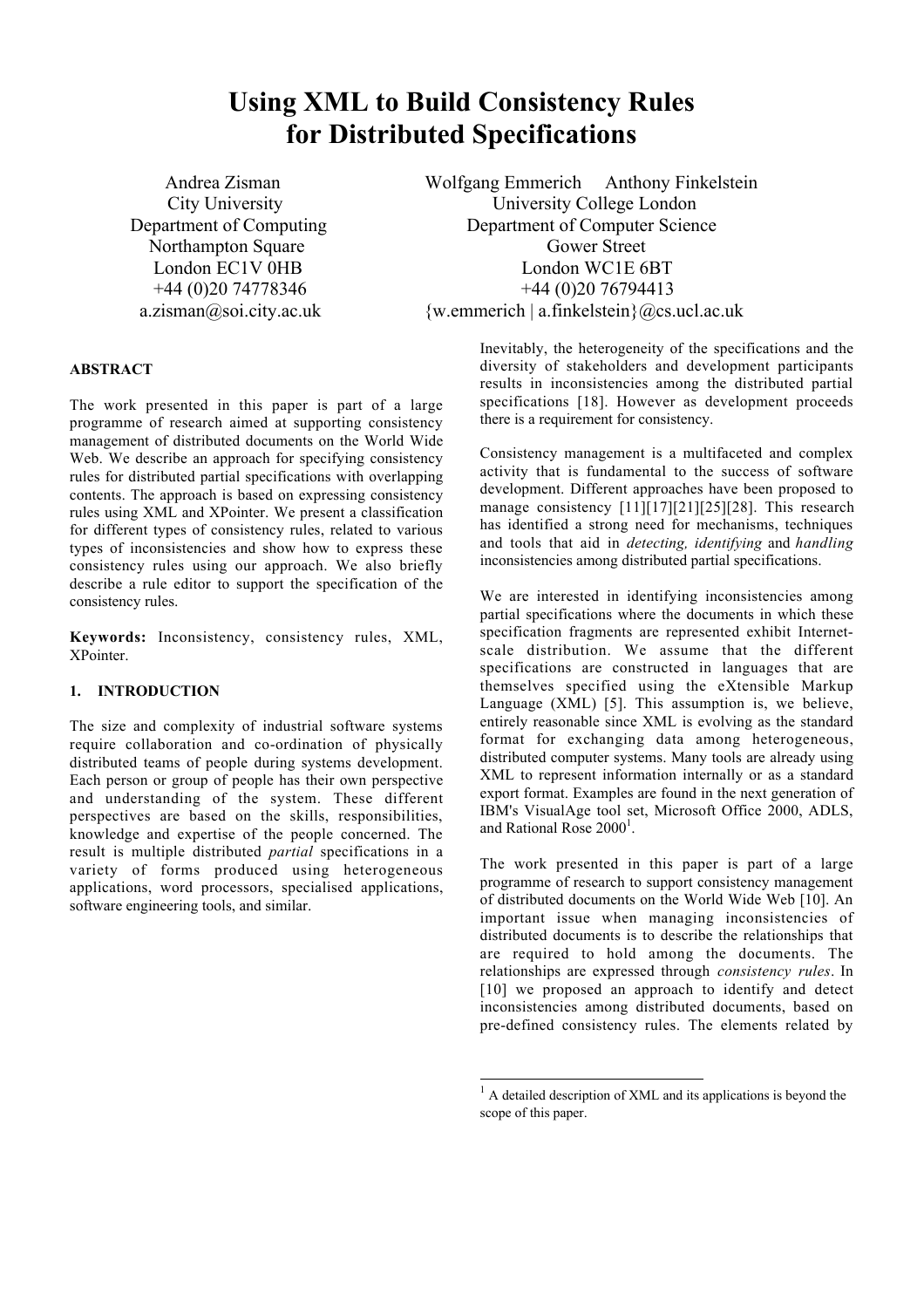these rules are associated through hyperlinks, named *consistency links.*

The work presented in this paper complements the work proposed in [10]. It describes a way of expressing the consistency rules by using a *consistency rule syntax*, based on XML [5] and XPointer [16]. We present a classification for the different types of consistency rules that we can represent with our syntax. In addition, we analyse the expressiveness of the consistency rule syntax and describe how to apply this syntax to complex software engineering notations. We also present a consistency rule editor to support the specification of consistency rules based on the syntax. Note that the notion of *consistency* used here does not correspond to the logical concept of consistency (for a discussion of this see [8] and [18]).

The remainder of the paper is structured as follows. Section 2 briefly describes our approach to managing consistency between distributed documents. Section 3 presents the syntax that is used in our approach to describe the consistency rules. Section 4 describes a classification for different types of consistency rules that can be expressed by using the syntax defined in section 3. Section 5 addresses the consistency rule editor. Section 6 presents some related work. Finally, section 7 summarizes the results, discusses some evaluation aspects, and suggests directions for future work.

## **2. MANAGING CONSISTENCY AMONG DISTRIBUTED DOCUMENTS**

In [10] we proposed an approach to identify inconsistencies among documents with Internet-scale distribution. The approach is simple and lightweight, relying largely on the judicious use of standards. It consists of using *consistency rules* to identify related data, represented as elements, in distributed documents. The related elements are associated through hyperlinks, named *consistency links*. The links are traversed to identify either consistent or inconsistent elements. The approach is built on existing Internet technologies, in particular the eXtensible Markup Language (XML) [5] and related technologies (e.g. XPointer [16], XLink [15], and DOM [1]).

The documents we are concerned with have overlapping content. In order to facilitate comparison and the identification of the relationships between the contents of distributed documents, we assume that the participating documents are specified in XML.

We developed a *consistency link generator* to produce consistency links automatically, based on the consistency rules. The consistency link generator evaluates consistency rules relevant to pairs of distributed documents. It identifies sets of possible related elements and checks these elements through the conditions of the consistency rules. Depending

on the type of the consistency rule and on the result of the evaluation of the conditions, consistency links are created.

After creating the consistency links and associating related elements, the distributed documents are displayed in a browser allowing users to navigate through the documents by clicking on elements and being taken to the elements in other documents to which they relate.

#### **3. CONSISTENCY RULE SYNTAX**

In this section we describe the syntax used to express the consistency rules. The consistency rule syntax is based on XML [5] and XPointer [16]. The reasons for using XML and XPointer are that they provide an open and standardised basis for specifying the consistency rules and dramatically simplifies the task of constructing a rule interpreter (consistency link generator).

Figure 1 shows the Document Type Definition (DTD) [5] for our consistency rule syntax. The ConsistencyRule element is composed of six element contents and attributes *id* and *type*. The *id* attribute is a unique identification for a consistency rule. The *type* attribute specifies the type of the rule and contains three possible values: CT, CF, and IF. The rule type specification is used to express the kind of relationships among elements being compared. Thus, the first argument ( $C$  or  $I$ ) determines whether two elements are related because they are consistent or inconsistent, with respect to a certain rule. The second argument  $(T \text{ or } F)$ specifies whether the consistency rule is or is not mandatory (true or false, respectively). Note that it does not make sense to have the case  $IT$  (inconsistent and mandatory), which would mean that there have to be related inconsistent elements in the participating distributed partial specifications.

The description of the six element contents is as follows:

- Description it contains a natural language explanation of the rule.
- Source & Destination they contain XPointer expressions for identifying possible related elements depending on the type of the rule. It is likely that there may be more than one Destination element related to the same Source element. This occurs when a rule relates more than two elements in the same partial specification or distinct partial specifications. Each Destination element in a rule has a unique identification represented by attribute *dest\_id*, which is referenced in element Condition.
- Condition is composed of four attributes:  $(a)$ *expsource*, an expression related to the Source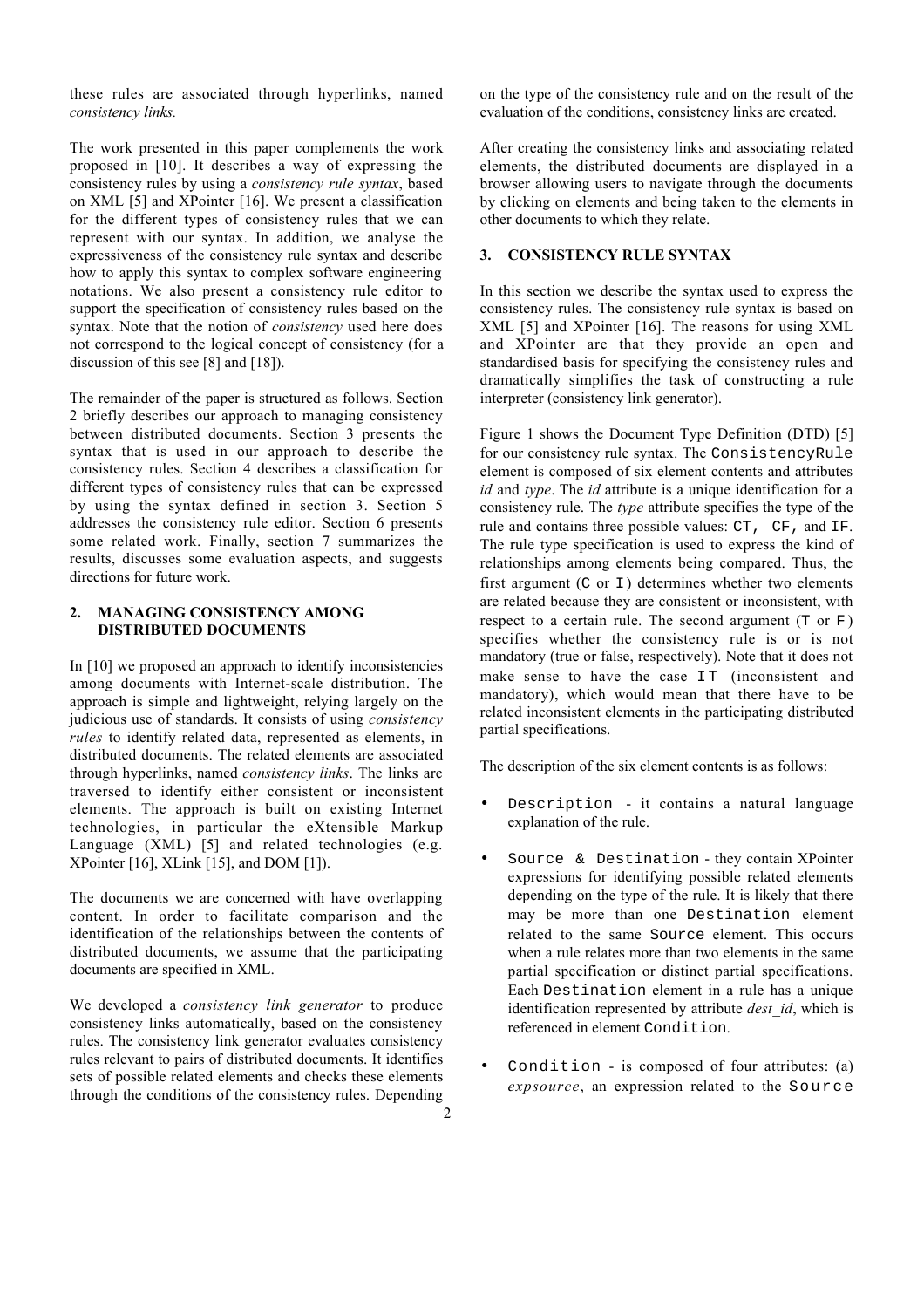element; (b) *op*, an operator associating *expsource* with *expdest*, which can have the following values: *equal, not\_equal, greater\_than, less\_than, less\_equal, gerater\_equal, sum, difference, multiplicity, division, average*; (c) *dest\_ref,* a reference to the unique identification of a Destination element; and (d) *expdest,* an expression related to the Destination element.

• Operator - this element is related to the situation in which the consistency rule is composed of more than one condition. In this case, Operator can have the boolean values "AND" and "OR".

| $<$ ! E L E M E N T                    | ConsistencyRule(Description,                |
|----------------------------------------|---------------------------------------------|
|                                        | Source, Destination+, Condition, (Operator, |
|                                        | $Condition)$ <sup>*</sup> )>                |
| ATTLIST ConsistencyRule</td <td></td>  |                                             |
| id                                     | #REQUIRED<br>ID                             |
|                                        | type (CT CF IF) #REQUIRED>                  |
|                                        | ELEMENT Description (#PCDATA)               |
| ELEMENT Source</td <td>(XPointer)</td> | (XPointer)                                  |
|                                        | ELEMENT Destination (XPointer)              |
|                                        | ATTLIST Destination dest id ID #REQUIRED    |
|                                        | $\leq$ ELEMENT XPointer (#PCDATA)           |
|                                        | ELEMENT Condition EMPTY                     |
| ATTLIST Condition</td <td></td>        |                                             |
|                                        | expsource CDATA #REQUIRED                   |
|                                        | op CDATA #REQUIRED                          |
|                                        | dest ref IDREFS #REQUIRED                   |
|                                        | expdest CDATA #REQUIRED>                    |
| ELEMENT Operator EMPTY                 |                                             |
|                                        | ATTLIST Operator value (AND   OR) "AND"     |

#### **Figure 1: Consistency rule syntax**

## **4. CLASSIFICATION FOR THE CONSISTENCY RULES**

In this section we present a classification for different types of consistency rules that we can represent by using the syntax described in section 3. The different types of consistency rules are related to distinct types of inconsistencies that can exist among partial specifications generated during distributed software system development. In order to illustrate the classification, we present examples of the different types of consistency rules based on the DTD shown in Figure 1.

The classification and respective examples described in this section are related to UML models, Z specifications, Data Flow Diagrams, and other software engineering documents. We use the Unified eXtensible Format (UXF) [24] and the XML Metadata Interchange (XMI) [19] DTDs, for the UML models. We also use a DTD for the Z specification based on the Z Interchange Format (ZIF), presented in Z standards [30].

In order to produce the classification described below, some important criteria have been taken into account. Partial specifications are represented as XML documents. First, in our approach to consistency management [10] the participating documents and the content of the Source and Destination sets in a consistency rule are always compared pair wise. Second, in XML documents data is represented as *elements* and *attributes.* XML has no rules regarding when data should be represented as an element or as an attribute. For instance, in XMI [19] all the components of the UML metamodel are represented as XML elements. As a consequence of this we identify *general types* of consistency rules, which compare documents, elements, and mixture of documents and elements. In the text, we use the term elements to mean both XML elements and XML attributes.

Table 1 summarises the classification that we use for the consistency rules. In the table, the names in the rows and columns are related to the different types of components being compared: the Source set and the Destination set, respectively. The content of each position in the table refers to different types of consistency rules described below. The most common rules compare two elements and we refine Type 1 in Table 2 with a set of specialized types of rules appropriate for partial software engineering specifications.

|          | Element                | Document    | Unrelated |
|----------|------------------------|-------------|-----------|
| Element  | $r_{\text{vne}}$       | Tyne 2      | Tvne 3    |
| Document | $T$ <sub>Vne</sub> $4$ | $T$ vpe $5$ | Tvne 6    |

**Table 1: Classification of consistency rules**

| Transitivity        | Type 7  |
|---------------------|---------|
| Cross-reference     | Type 8  |
| Dependency          | Type 9  |
| Associativity       | Type 10 |
| <b>Fixed values</b> | Type 11 |

#### **Table 2: Specialized types of consistency rules**

#### **4.1 Consistency rules**

In this subsection we describe and illustrate different general types of consistency rules. In the examples we present instances of mandatory, non-mandatory, consistent and inconsistent rules (CT, CF, and IF).

#### **Type 1:** *Existence of related elements*

This type is related to the situation in which the existence of an element *e1* in a partial specification *d1* requires the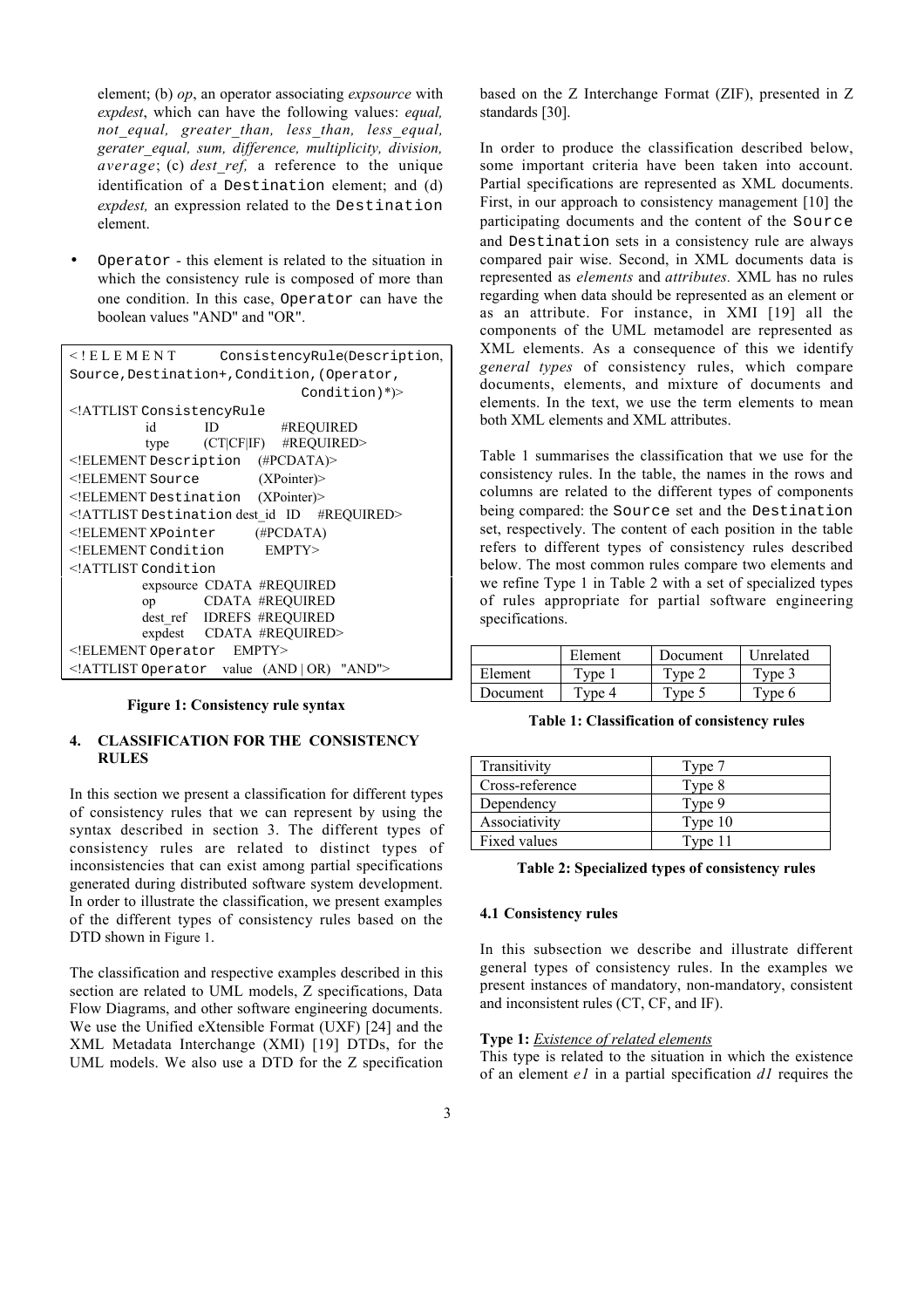existence of an element *e2* in another partial specification *d2*.

*Example: For every instance e1 in a UML collaboration diagram d1, there must exist a class e2 in a UML class diagram d2, where the name of e2 equals the type of e1.*

```
<ConsistencyRule id = "r1"
                      type = "CT" <Description> For every instance in a
   collaboration diagram there must
   exist a class in a class diagram
   where the name of the class equals
   the type of the instance.
   </Description>
  <Source><XPointer>
    root().child(all,Package).
    (all,CollaborationDiagram).
    (all,Collaboration).(all,Instance)
   </XPointer></Source>
   <Destination dest_id="CL1"><XPointer>
   root().child(all,Package).
    (all,ClassDiagram).(all,Class)
   </XPointer></Destination>
   <Condition
       expsource="origin().attr(CLASS)"
       op="equal"
       dest_ref="CL1"
      expdest="origin().attr(NAME)">
   </Condition></ConsistencyRule>
```
## **Type 2:** *Existence of documents, due to the existence of an element*

This type of rule is related to the situation in which the existence of an element *e1* in a partial specification *d1* requires the existence of another partial specification *d2*. *Example: For every non-primitive process e1 in a data flow*

*diagram (DFD) d1, there must exist a DFD d2 with the same name as e1.*

```
<ConsistencyRule id = "r2"
                     type = "CT" <Description>For every non-primitive
   process e1 in a DFD, there must exist a
   DFD with the same name as el.
  </Description>
  <Source><XPointer>root().child(all,
    Diagrams).(all,DFD).all(Process).all
    (Non-primitive)</XPointer></Source>
  <Destination dest_id="DFD1"><XPointer>
   root().child(all,Diagrams).(all.DFD).
    (all,TaggedValue).(all,Tag)
  </XPointer></Destination>
  <Condition expsource="origin().attr(NAME)"
      op="equal"
      dest_ref="DFD1"
      expdest="origin().attr(VALUE)">
  </Condition></ConsistencyRule>
```
# **Type 3:** *Existence of an unrelated element*

This type of rule is related to the existence of an unrelated element *e1* in a partial specification *d1*. *Example: For every UML model d1, there must exist a*

*package e1 in d1.*

```
<ConsistencyRule id = "r3"
                      type = "CT">
<Description> For every UML model there must
 exist a package e1. </Description>
<Source><XPointer>
 root().child(all,XMI.content).(all,
Model_Management.Model)</XPointer></Source>
<Destination dest id="P1"><XPointer>root().
 child(all,XMI.content).(all,Model_
 Management.Model)</XPointer></Destination>
<Condition expsource="origin().descendant
   (all,FoundationCore.Namespace.
  ownedElement).child(all, Model Management.
   Package)"
  op="equal"
  dest_ref="P1"
   expdest="#unrelated">
</Condition></ConsistencyRule>
```
## **Type 4:** *Existence of elements, due to the existence of a document*

This type of rule is related to the situation in which the existence of a partial specification *d1* requires the existence of an element *e1* in another partial specification *d2*.

*Example: A partial specification d1 containing an informal structure text describing the flow of events of a use case and a use case e1, in a UML model d2, with the same name, are considered to be related.*

```
<Consistency>
<ConsistencyRule id = "r4"
                      type = "CF">
 <Description> An informal structured text
  describing the flow of events of a use
  case and a use case e1 in a UML model with
  the same name, are considered to be
  related. </Description>
 <Source><XPointer>
   root().child(all,XMI.content).(all,
  Model_Management.Model).descendant
   (all,Foundation.Core.Namespace.
  ownedElement). child(all,
  Behavioral_Elements.Use_Cases.
  UseCase).(all,Foundation.Core.Model
  Element.taggedvalue).(all,Foundation.
  Extension_Mechanisms.TaggedValue)
 </XPointer></Source>
 <Destination dest_id="UC1"><XPointer>
  root().child(all,XMI.content).
  (all, Model Management.Model).
 descendant (all, Foundation.Core.
  Namespace.ownedElement).child(all,
  Behavioral_Elements.Use_Cases.UseCase)
 </XPointer></Destination>
 <Condition expsource="origin().
    ancestor(1,Foundation.Core.
   ModelElement.taggedValue).ancestor(1,
   Behavioral_Elements.Use_Cases.
   UseCase).child(1, Foundation.Core.
   ModelElement.name)"
  op="equal"
  dest_ref="UC1"
   expdest=" origin().child(1,Foundation.
```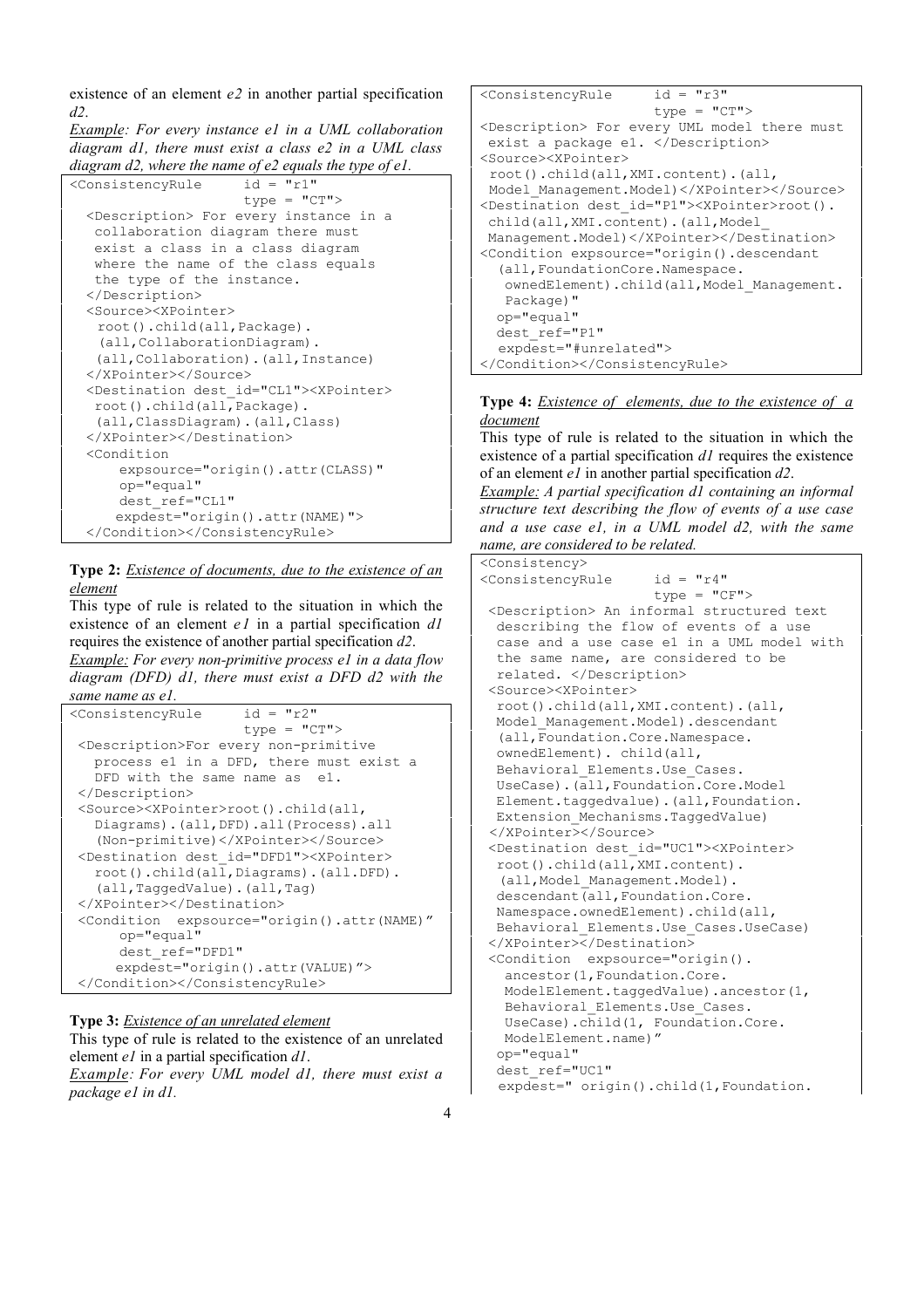```
 Core.ModelElement.name)"></Condition>
<Operator value="AND"/>
<Condition expsource=origin().child(1,
  Foundation.Extension_Mechanisms.
  TaggedValue.tag)"
 op="equal"
 dest_ref="UC1"
 expdest="#documentation">
</Condition></ConsistencyRule>
```
## **Type 5:** *Existence of related documents*

This type of rule is related to the situation in which the existence of a partial specification *d1* requires the existence of another partial specification *d2*.

*Example: A document design partial specification d1 and a document code partial specification d2, with the same name, are considered to be related.*

```
<ConsistencyRule id = "r5"
                      type = "CF">
 <Description> A document design
  specification and a document code
  specification, with the same name, are
  considered to be related.</Description>
 <Source><XPointer> root().child(all,
  Doc Des Spe).(all,TagValue)
 </XPointer></Source>
 <Destination dest_id="DCS1"><XPointer>
    root().child(all,Doc_Cod_Spe).(all,
   TagValue)</XPointer></Destination>
 <Condition expsource="origin().attr(NAME)"
     op="equal"
     dest_ref="DCS1"
     expdest="origin().attr(NAME)">
 </Condition></ConsistencyRule>
```
#### **Type 6:** *Existence of an unrelated document*

This type of rule is related to the existence of an unrelated partial specification *d1*.

*Example: For every software system being developed there must exist a partial specification d1 concerning its software requirements partial specification (SRS).*

```
<ConsistencyRule id = "r6"
                      type = "CT" <Description> For every software
  system being developed, there must
   exist a document with its SRS.
  </Description>
  <Source><XPointer>
    root().child(all,Documents)
  </XPointer></Source>
  <Destination dest_id="D1">
  <XPointer>root().child(all,Documents)
  </XPointer></Destination>
  <Condition expsource="origin().
   child(all,Sof_Req_Spe)"
  op="equal"
  dest_ref="D1"
   expdest="#unrelated">
  </Condition></ConsistencyRule>
```
#### **4.2 Specialised types of consistency rules**

In this subsection we describe and illustrate different specialised types of consistency rules.

#### **Type 7:** *Transitivity*

This type of rule is related to the situation in which the existence of two elements *e1* and *e2*, in two different partial specifications *d1* and *d2*, with element *e1* related to element *e2* in partial specification *d1*, demands the absence of a relationship between elements *e1 and e2,* in partial specification *d2*. The relationship between *e1* and *e2* should not appear in *d2* either directly or indirectly, by transitivity through other elements.

*Example: For every class e1 and subclass e2 in a UML class diagram d1, e2 should not be a superclass of e1 in any other UML class diagram d2, of the same UML model*, *for any level of nesting.*

```
<ConsistencyRule id = "r7"
                       type = "IF">
 <Description>For every class e1 and
  subclass e2 in a class diagram, e2
  should not be a superclass of e1 in
  any other class diagram, for any
  level of nesting </Description>
 <Source><XPointer>
  root().child(all,XMI.content).(all,
  Model_Management.Model).(all,
  Foundation.Core.Namespace.
  ownedElement).(all,Foundation.Core.
  Generalization) </XPointer></Source>
 <Destination dest_id="CL1"><XPointer>
   root().child(all,XMI.content).(all,
  Model_Management.Model).(all,Foundation.
  Core.Namespace.ownedElement).(all,
  Foundation.Core.Generalization)</XPointer>
 </Destination>
  <Condition expsource="#transitivity"
             op="equal"
             dest_ref="CL1"
             expdest="#transitivity">
 </Condition>
 <Operator value="AND"/>
 <Condition expsource="id(origin().
   descendant(all, Foundation.Core.
    Generalization.subtype).child(1,
     #element,xmi.idref,*)).child(1,
    Foundation.Core.ModelElement.name)"
   op="equal"
   dest_ref="CL1"
   expdest="id(origin().descendant(all,
    Foundation.Core.Generalization.
     supertype).child(1,#element,
    xmi.idref,*)).child(1,Foundation.
     Core.ModelElement.name)"></Condition>
 <Operator value="AND"/>
 <Condition expsource=="id(origin().
    descendant (all, Foundation.Core.
    Generalization.supertype).
     child(1,#element,xmi.idref,*)).
     child(1,Foundation.Core.
```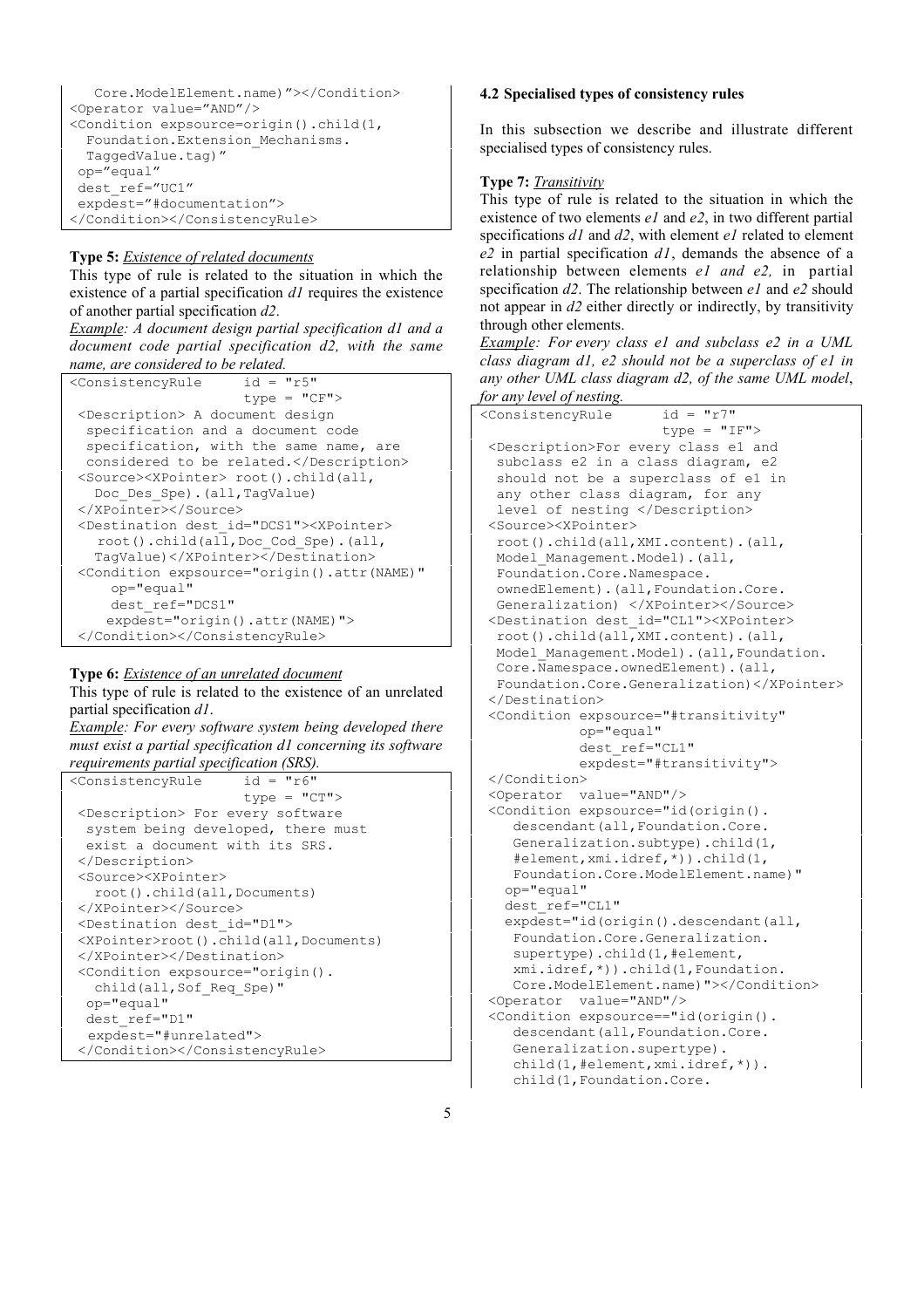```
 ModelElement.name)"
  op="equal"
  dest_ref="CL1"
 expdest="id(origin().descendant(all,
   Foundation.Core.Generalization.
   subtype).child(1,#element,
   xmi.idref,*)).child(1,Foundation.
   Core.ModelElement.name)">
 </Condition></ConsistencyRule>
```
## **Type 8:** *Cross-reference*

This type of rule is concerned with the situation in which the existence of two related elements *e1* and *e2* in partial specification *d1*, and the existence of an element *e'2,* related to element *e2,* in another partial specification *d2*, demand the existence of an element *e'1* in partial specification *d2*, where *e'1* is related to *e 1*, and *e'1* is related to *e'2.*

*Example*: *For every class e1 with a subclass e2 in a UML class diagram d1, if there is a schema e'2, in a Z specification document d2, with the same name as the subclass e2, then there must exist an inclusion e'1 in schema e'2, with the same name as class e1.*

| <consistencyrule <="" id="r8" th=""></consistencyrule>                                                                               |
|--------------------------------------------------------------------------------------------------------------------------------------|
| $type = "CT"$                                                                                                                        |
|                                                                                                                                      |
| <description>For every class e1 and</description>                                                                                    |
| subclass e2 in a UML class diagram,                                                                                                  |
| if there is a schema e'2 in a Z                                                                                                      |
| document with the same name as the                                                                                                   |
| subclass e2, then there must exist                                                                                                   |
| an inclusion e'1 in e'2 with the                                                                                                     |
| same name as class e1                                                                                                                |
| <source/> <xpointer>root().child(all,</xpointer>                                                                                     |
| Package). (all, ClassDiagram). (all,                                                                                                 |
| Class). (all, Generalization)                                                                                                        |
|                                                                                                                                      |
| <destination dest="" id="SC1"></destination>                                                                                         |
| root().child(all,Zparas).(all,Schemadef).                                                                                            |
| (all, formals) <xpointer></xpointer>                                                                                                 |
| <condition <="" expsource="origin().&lt;/td&gt;&lt;/tr&gt;&lt;tr&gt;&lt;td&gt;ancestor (1, Class) . attr (NAME) " td=""></condition> |
| op="equal"                                                                                                                           |
| dest ref="SC1"                                                                                                                       |
| expdest="origin().ancestor(1,Schemadef).                                                                                             |
| attr(NAME)">                                                                                                                         |
| <operator value="AND"></operator>                                                                                                    |
|                                                                                                                                      |
| <condition <="" expsource="origin().attr(FROM)" td=""></condition>                                                                   |
| op="equal"                                                                                                                           |
| dest ref="SC1"                                                                                                                       |
| expdest="origin().attr(NAME)">                                                                                                       |
|                                                                                                                                      |

## **Type 9:** *Dependency*

This type of rule is related to the situation in which the existence of an element *e1* expressing a relationship between two elements *e2* and *e3*, where *e2* is related to another element or partial specification *e'2* (*d'2*), and *e3* is related to another element or partial specification *e'3* (*d'3*), demands the existence of an element *e'1*, which expresses a relationship between *e'2* (*d'2*) and *e'3* (*d'3*).

*Example: For every association between two classes e2 and e3 that are included in two different UML packages e2' and e3', there must exist a dependency between these two packages.*

| packages.                                                                                                                                                                                                                                                                                                                                                                                                                                                                                                                               |  |
|-----------------------------------------------------------------------------------------------------------------------------------------------------------------------------------------------------------------------------------------------------------------------------------------------------------------------------------------------------------------------------------------------------------------------------------------------------------------------------------------------------------------------------------------|--|
| $id = "r9"$<br><consistencyrule< td=""><td></td></consistencyrule<>                                                                                                                                                                                                                                                                                                                                                                                                                                                                     |  |
| $type = "CT"$                                                                                                                                                                                                                                                                                                                                                                                                                                                                                                                           |  |
| <description> For every association</description>                                                                                                                                                                                                                                                                                                                                                                                                                                                                                       |  |
| between two classes in two packages there                                                                                                                                                                                                                                                                                                                                                                                                                                                                                               |  |
| must exist a dependency between these two                                                                                                                                                                                                                                                                                                                                                                                                                                                                                               |  |
| packages.                                                                                                                                                                                                                                                                                                                                                                                                                                                                                                                               |  |
| <source/> <xpointer>root().child(all,</xpointer>                                                                                                                                                                                                                                                                                                                                                                                                                                                                                        |  |
| XMI.content). (all, Model Management.                                                                                                                                                                                                                                                                                                                                                                                                                                                                                                   |  |
| Model).descendant(all, Foundation.Core.                                                                                                                                                                                                                                                                                                                                                                                                                                                                                                 |  |
|                                                                                                                                                                                                                                                                                                                                                                                                                                                                                                                                         |  |
| Namespace.ownedElement).child(all,<br>Foundation.Core.Association)                                                                                                                                                                                                                                                                                                                                                                                                                                                                      |  |
|                                                                                                                                                                                                                                                                                                                                                                                                                                                                                                                                         |  |
|                                                                                                                                                                                                                                                                                                                                                                                                                                                                                                                                         |  |
| <destination dest="" id="DP1"><xpointer></xpointer></destination>                                                                                                                                                                                                                                                                                                                                                                                                                                                                       |  |
| root().child(all, XMI.content).(all,                                                                                                                                                                                                                                                                                                                                                                                                                                                                                                    |  |
| Model Management. Model).descendant                                                                                                                                                                                                                                                                                                                                                                                                                                                                                                     |  |
| (all, Foundation. Core. Namespace. owned                                                                                                                                                                                                                                                                                                                                                                                                                                                                                                |  |
| Element).child(all, Foundation.Core.                                                                                                                                                                                                                                                                                                                                                                                                                                                                                                    |  |
| Dependency)                                                                                                                                                                                                                                                                                                                                                                                                                                                                                                                             |  |
| <condition <="" expsource="id(origin().&lt;/td&gt;&lt;td&gt;&lt;/td&gt;&lt;/tr&gt;&lt;tr&gt;&lt;td&gt;child(all, Foundation. Core. Association.&lt;/td&gt;&lt;td&gt;&lt;/td&gt;&lt;/tr&gt;&lt;tr&gt;&lt;td&gt;connection). (1, Foundation. Core.&lt;/td&gt;&lt;td&gt;&lt;/td&gt;&lt;/tr&gt;&lt;tr&gt;&lt;td&gt;AssociationEnd) child(1, Foundation.&lt;/td&gt;&lt;td&gt;&lt;/td&gt;&lt;/tr&gt;&lt;tr&gt;&lt;td&gt;Core.ModelElement.name)" td=""><td></td></condition>                                                                  |  |
| op="equal"                                                                                                                                                                                                                                                                                                                                                                                                                                                                                                                              |  |
| dest ref="DP1"                                                                                                                                                                                                                                                                                                                                                                                                                                                                                                                          |  |
| expdest="id(origin().child(1,Foundation.                                                                                                                                                                                                                                                                                                                                                                                                                                                                                                |  |
| Core.Dependency.client)child(1,                                                                                                                                                                                                                                                                                                                                                                                                                                                                                                         |  |
| Foundation.Core.ModelElement.name)">                                                                                                                                                                                                                                                                                                                                                                                                                                                                                                    |  |
|                                                                                                                                                                                                                                                                                                                                                                                                                                                                                                                                         |  |
| <operator value="AND"></operator>                                                                                                                                                                                                                                                                                                                                                                                                                                                                                                       |  |
| <condition <="" expsource="id(origin().child&lt;/td&gt;&lt;td&gt;&lt;/td&gt;&lt;/tr&gt;&lt;tr&gt;&lt;td&gt;(all, Foundation. Core. Association.&lt;/td&gt;&lt;td&gt;&lt;/td&gt;&lt;/tr&gt;&lt;tr&gt;&lt;td&gt;&lt;/td&gt;&lt;td&gt;&lt;/td&gt;&lt;/tr&gt;&lt;tr&gt;&lt;td&gt;connection). (2, Foundation. Core.&lt;/td&gt;&lt;td&gt;&lt;/td&gt;&lt;/tr&gt;&lt;tr&gt;&lt;td&gt;AssociationEnd)  child (1, Foundation.&lt;/td&gt;&lt;td&gt;&lt;/td&gt;&lt;/tr&gt;&lt;tr&gt;&lt;td&gt;Core.ModelElement.name)" td=""><td></td></condition> |  |
| op="equal"                                                                                                                                                                                                                                                                                                                                                                                                                                                                                                                              |  |
| dest ref="DP1"                                                                                                                                                                                                                                                                                                                                                                                                                                                                                                                          |  |
| expdest="id(origin().child(1,Foundation.                                                                                                                                                                                                                                                                                                                                                                                                                                                                                                |  |
| Core.Dependency.supplier)                                                                                                                                                                                                                                                                                                                                                                                                                                                                                                               |  |
| child(1, Foundation. Core. ModelElement.                                                                                                                                                                                                                                                                                                                                                                                                                                                                                                |  |
| name) ">                                                                                                                                                                                                                                                                                                                                                                                                                                                                                                                                |  |
| <operator value="OR"></operator>                                                                                                                                                                                                                                                                                                                                                                                                                                                                                                        |  |
| <condition <="" expsource="id(origin().child(all,&lt;/td&gt;&lt;td&gt;&lt;/td&gt;&lt;/tr&gt;&lt;tr&gt;&lt;td&gt;Foundation.Core.Association.&lt;/td&gt;&lt;td&gt;&lt;/td&gt;&lt;/tr&gt;&lt;tr&gt;&lt;td&gt;connection). (1, Foundation. Core.&lt;/td&gt;&lt;td&gt;&lt;/td&gt;&lt;/tr&gt;&lt;tr&gt;&lt;td&gt;AssociationEnd) child(1, Foundation.&lt;/td&gt;&lt;td&gt;&lt;/td&gt;&lt;/tr&gt;&lt;tr&gt;&lt;td&gt;Core.ModelElement.name)" td=""><td></td></condition>                                                                     |  |
| op="equal"                                                                                                                                                                                                                                                                                                                                                                                                                                                                                                                              |  |
| dest ref="DP1"                                                                                                                                                                                                                                                                                                                                                                                                                                                                                                                          |  |
| expdest="id(origin().child(1,                                                                                                                                                                                                                                                                                                                                                                                                                                                                                                           |  |
| Foundation.Core.Dependency.                                                                                                                                                                                                                                                                                                                                                                                                                                                                                                             |  |
| supplier)  child (1, Foundation. Core.                                                                                                                                                                                                                                                                                                                                                                                                                                                                                                  |  |
| ModelElement.name) ">                                                                                                                                                                                                                                                                                                                                                                                                                                                                                                                   |  |
| <operator value="AND"></operator>                                                                                                                                                                                                                                                                                                                                                                                                                                                                                                       |  |
| <condition <="" expsource="id(origin().child&lt;/td&gt;&lt;td&gt;&lt;/td&gt;&lt;/tr&gt;&lt;tr&gt;&lt;td&gt;(all, Foundation. Core. Association.&lt;/td&gt;&lt;td&gt;&lt;/td&gt;&lt;/tr&gt;&lt;tr&gt;&lt;td&gt;connection). (2, Foundation. Core.&lt;/td&gt;&lt;td&gt;&lt;/td&gt;&lt;/tr&gt;&lt;tr&gt;&lt;td&gt;&lt;/td&gt;&lt;td&gt;&lt;/td&gt;&lt;/tr&gt;&lt;tr&gt;&lt;td&gt;AssociationEnd)  child (1, Foundation.&lt;/td&gt;&lt;td&gt;&lt;/td&gt;&lt;/tr&gt;&lt;tr&gt;&lt;td&gt;Core.ModelElement.name)" td=""><td></td></condition> |  |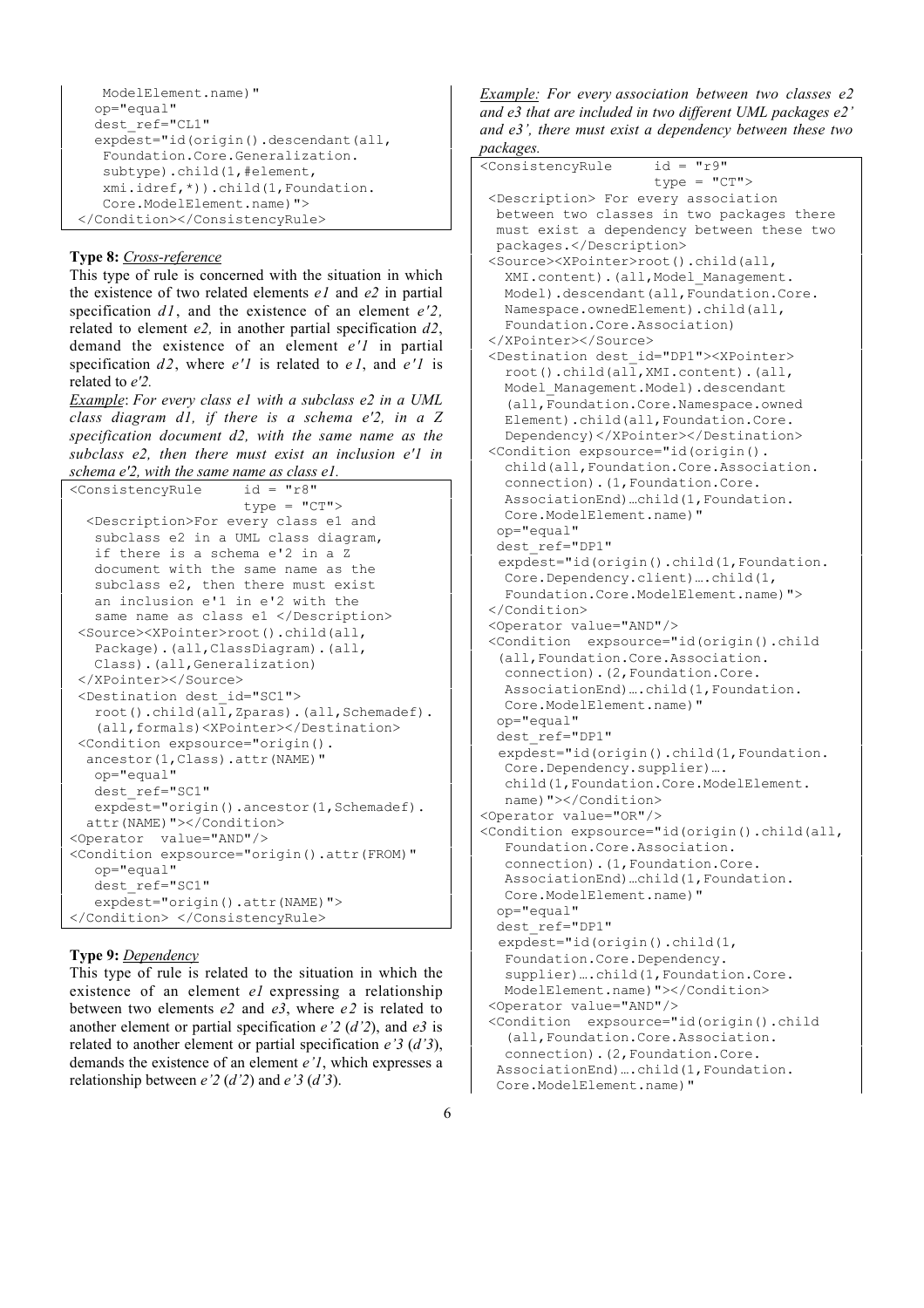```
 op="equal"
 dest_ref="DP1"
 expdest="id(origin().child(1,Foundation.
  Core.Dependency.client)….child(1,
  Foundation.Core.ModelElement.name)">
</Condition></ConsistencyRule>
```
## **Type 10:** *Associativity*

This type of rule is concerned with the case where the existence of an element *e1* in a partial specification *d1*, demands the existence of either element *e2*, or element *e3*, or element *en (n \_ \_)* in another partial specification *d2*.

*Example: For every association e1 in a UML class diagram d1, there must exist either a schema e2 in a Z partial specification d2, with the same name as the association e1, or a variable e3 in a schema in a Z partial specification d2, with the same name of the association e1, and the variable must be of type relation or cartesian product.*

```
<ConsistencyRule id = "r10"
                   type = "CT" <Description>For every association in a
   UML class diagram there must exist
    either a schema in a Z document with
    the same name as the association, or
    a variable in a schema with the same
   name of the association, and the
   variable must be of type relation or
    cartesian product </Description>
 <Source><XPointer>
     root().child(all,Package).(all,
     ClassDiagram).(all,Class).(all,
     Association)</XPointer></Source>
   <Destination dest_id="SC1"><XPointer>
      root().child(all,Zparas).(all,
      Schemadef)</XPointer></Destination>
   <Destination dest_id="VR1"><XPointer>
      root().child(all,Zparas).
      (all,Schemadef).(all,decpart).
      (all,declaration).(all,variable)
   </XPointer></Destination>
  <Condition
     expsource="origin().attr(NAME)"
     op="equal"
     dest_ref="SC1"
     expdest="origin().attr(NAME)">
  </Condition>
  <Operator value="OR"/>
  <Condition
     expsource="origin().attr(NAME)"
     op="equal"
     dest_ref="VR1"
     expdest="origin().attr(NAME)">
  </Condition>
  <Operator value="AND"/>
  <Condition expsource="#relation"
     op="equal"
     dest_ref="VR1"
    expdest="origin().ancestor(1,
     declaration).child(all,rel).
      attr(kind)">
  </Condition>
```

```
 <Operator value="OR"/>
 <Condition
    expsource="origin().attr(NAME)"
    op="equal"
    dest_ref="VR1"
    expdest="origin().attr(NAME)">
 </Condition>
 <Operator value="AND"/>
 <Condition
   expsource="#cartesianproduct"
   op="equal"
  dest ref="VR1"
  expdest="origin().ancestor(1,
    declaration).child(all,rel).
    attr(kind)">
 </Condition></ConsistencyRule>
```
## **Type 11:** *Fixed values*

This type of rule is concerned with comparisons among elements and partial specifications that have fixed values. The example described in consistency rule Type 10 also illustrates Type 11.

*Example: For every method e1 of a class in a UML class diagram d1, there must exist a schema e2 in a Z partial specification d2, with the same name of the method, and the purpose of the schema e2 needs to be of value "operation".*

```
<ConsistencyRule id = "r11"
                    type = "CT">
 <Description>For every method of a class in
  a class diagram, there must exist a schema
   in a Z specification with the same name of
   the method, and the purpose of the schema
  needs to be of value "operation".
</Description>
 <Source><XPointer>root().child(all,
   Package).(all,ClassDiagram).(all,Class).
   (all,Operation)</XPointer></Source>
 <Destination dest_id="SC1"><XPointer>
   root() .child(al<sub>1</sub>,Zparas) .(all, Schemadef)</XPointer></Destination>
 <Condition expsource="origin().attr(NAME)"
   op="equal"
   dest ref="SC1"
    expdest="origin().attr(NAME)">
</Condition>
<Operator value="AND"/>
<Condition expsource="#operation"
    op="equal"
    dest_ref="SC1"
    expdest="origin().attr(PURPOSE)">
</Condition></ConsistencyRule>
```
## **5. THE RULE EDITOR**

Although XML [5] and XPointer [16] provide a simple and efficient way of describing consistency rules, we recognise that the syntax proposed may not make it straightforward for users to define the rules. The difficulties are related primarily to the following issues: (a) the size of the expressions (this is generally because the DTDs are large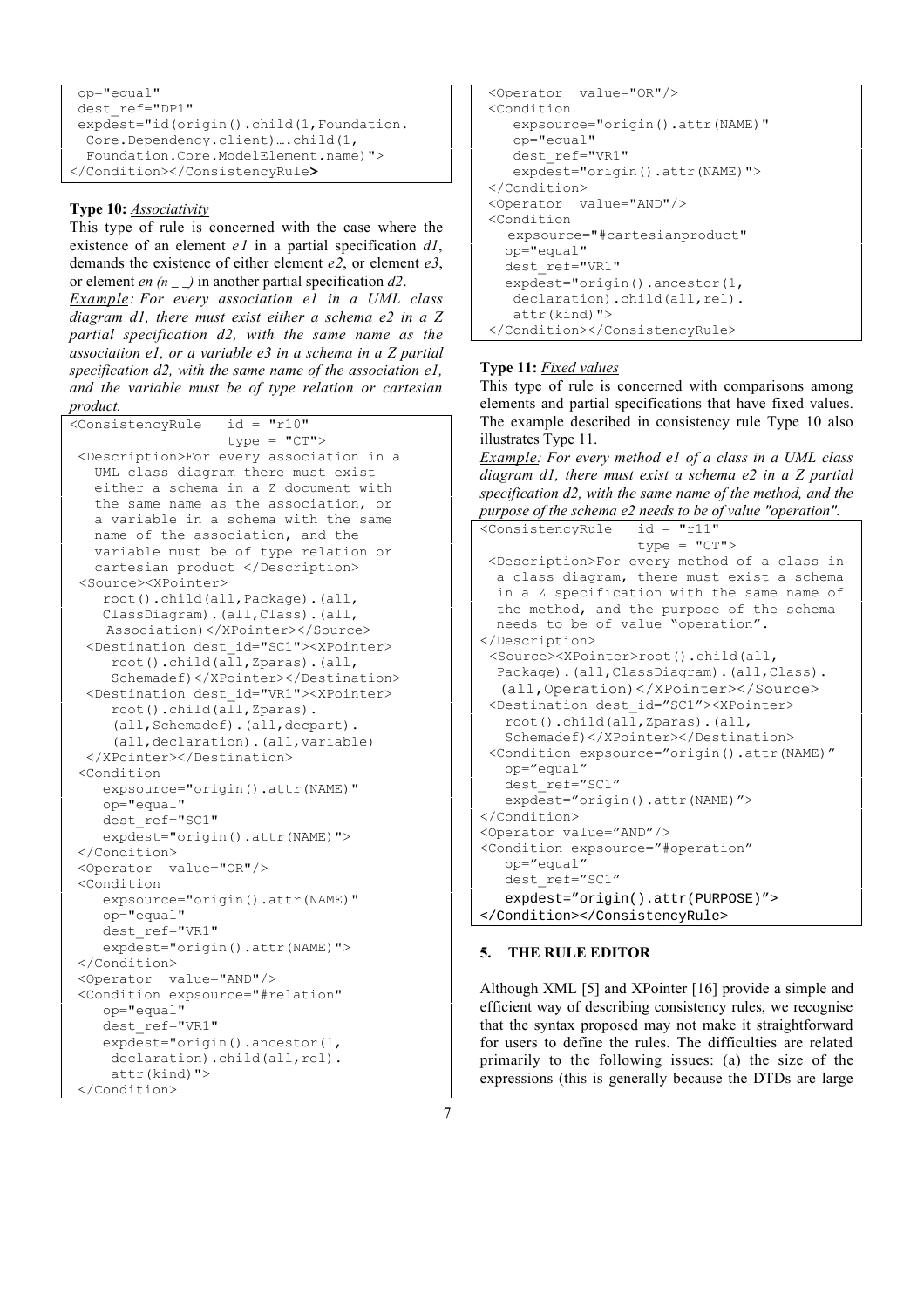and complex); (b) the XPointer syntax; and (c) the requirement to have a detailed understanding of the DTDs. In order to alleviate these difficulties we developed a rule editor to assist with the partial specification of the consistency rules. The rule editor is implemented in Java, using JDK 1.2.2 and the XML parser for Java from IBM Alphaworks.

Figure 2 presents a screen dump of the rule editor. When using the editor the user selects the type of documents associated with the consistency rule to be specified. Based on this selection the tool presents the respective DTDs for these documents in a tree format. The user defines the Source and Destination elements and the respective Conditions in an interactive way, by selecting elements and attributes from the DTD structures. The rule editor translates the information specified by the user into a consistency rule based on the DTD presented in Figure 1.



**Figure 2: A consistency rule specification in the rule editor**

## **6. RELATED WORK**

Many approaches have been proposed to support consistency management of multiple perspectives in different formats. In [8][9][11] the authors view inconsistency as a logical concept. They proposed a firstorder logic-based approach to inconsistency handling in the ViewPoints framework. This approach has provided us with the conceptual underpinning of the work reported but has not been implemented in a distributed setting. Spanoudakis and Finkelstein [25][26] suggested a method called *reconciliation* to allow detection and verification of overlaps and certain types of inconsistencies between specifications expressed in an object-oriented framework. When managing consistency, overlap detection is an activity that precedes consistency rule construction [12]. We are currently investigating the use of the reconciliation method to support identification of consistency rules.

Van Lamsweerde et al. [28][29] proposed a formal framework for various types of inconsistencies that can occur during requirements engineering process. The idea is to manage conflicts at the goal level in the context of the KAOS requirements engineering methodology [7]. This is achieved by introducing new goals or by transforming specifications of goals into new specifications free of conflicts.

Some software development environment projects integrate tools for different languages and incorporate consistency constraints that span across different documents. Examples are found in Arcadia [27], ESF [20], ATOMOSPHERE [3], and GOODSTEP [13]. The approaches used in all of these projects utilise a centralised repository, such as PCTE [4] or an object database for storing documents. However, the use of these repository limits scalability and commitment on the part of both users and tool vendors to a heavyweight integration mechanism. Identification and resolution of semantic and syntactic conflicts are also issues in the multidatabase system domain. Many approaches have been proposed in the literature [6][14][22][23]. A survey of different approaches to detect and resolve conflicts can be found in [2]. We believe that more needs to be done to evaluate these approaches in the context of software engineering.

Although the existing approaches have contributed to a better understanding of the consistency management problem we have only just scratched the surface and considerable further work is required to make consistency management a practical proposition.

## **7. CONCLUSION AND FUTHER WORK**

This paper describes an approach to express consistency rules among distributed specifications. The approach uses XML and related technologies to allow Internet-scale distribution and standardisation of the consistency management process. In order to illustrate our approach and to specify the types of inconsistencies in which we are interested we have presented a classification for different types of consistency rules supported by the approach. The approach is lightweight and can be deployed in a variety of different settings.

We are extending our work to allow other types of consistency rules. In particular, rules involving logical quantifiers  $(\forall, \exists)$  and numeric quantifiers  $(1, 2, ..., n)$ . In addition, we are also exploring rules related to particular domains. We are now using the approach in real applications with some very large specifications, it is out of the scope of the paper to report on these trials, however we believe that they are showing promising results. Once this work is further advanced we plan to look in more detail at inconsistency handling.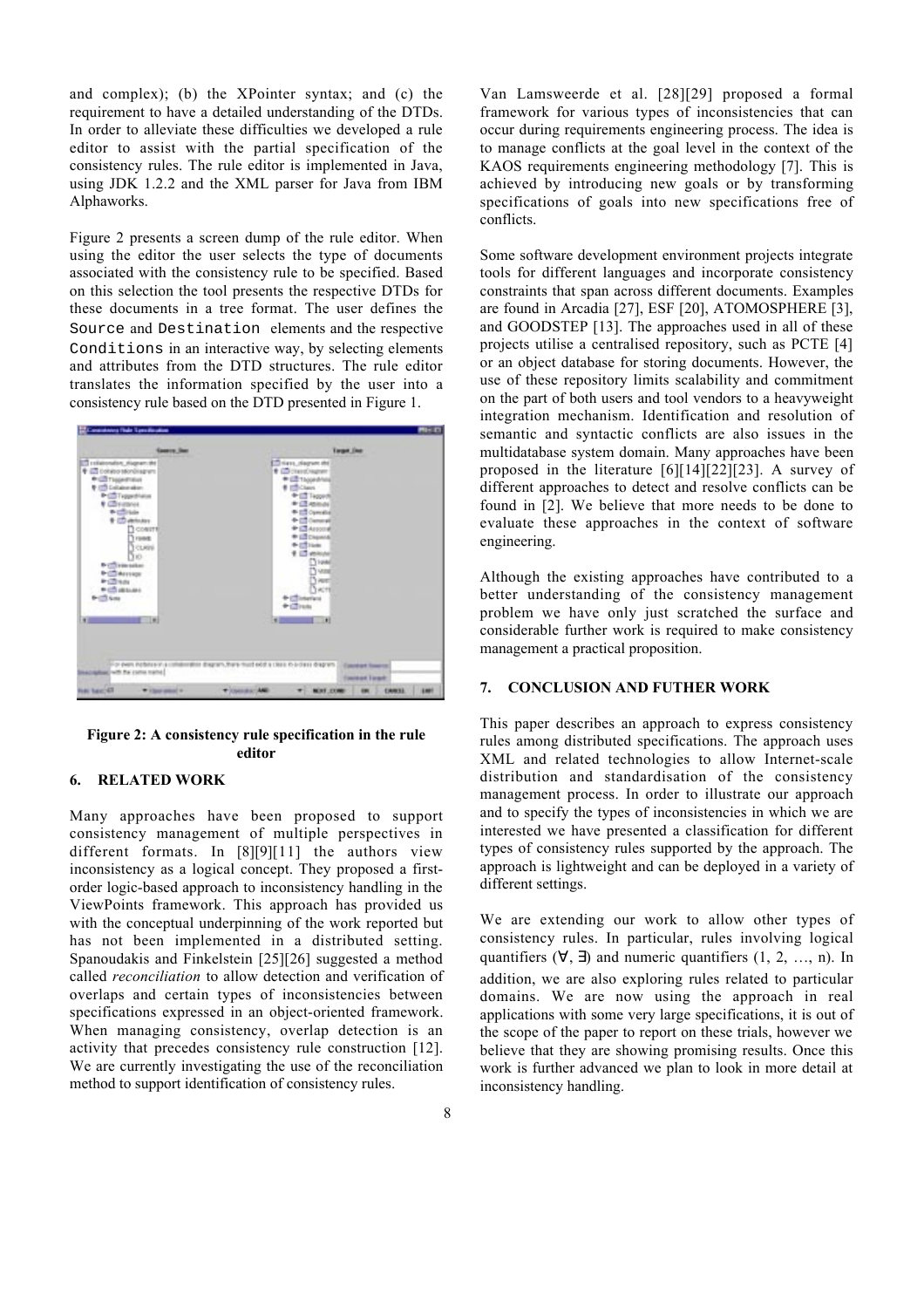## **ACKNOWLEDGEMENTS**

We would like to thank S. Dupuy, E. Ellmer, S. Guerra, C. Nentwich, and T. Revheim for their helpful discussion on the topic. We would also like to acknowledge financial support from the European Union through the RENOIR project and PROMOTER.

#### **REFERENCES**

- [1] V. Apparo, S. Byrne, M. Champion, S. Isaacs, I. Jacobs, A.L. Hors, G. Nicol, J. Robie, R. Sutor, C. Wilson, and L. Wood. Document Object Model (DOM) Level 1 Specification. Recommendation http://www.w3.org/TR/1998/REC-DOM-Level-1-19981001, World Wide Web Consortium.
- [2] C. Batini, M. Lenzerini, and S.B. Navathe. A Comparative Analysis of Methodologies for Database Schema Integration. *ACM Computer Surveys*, 18(4), pages 323-364, December 1986.
- [3] J. Boarder, H. Obbink, M. Schmidt, and A. Volker. Advanced Techniques and Methods of System Production in a Heterogeneous, Extensible, and Rigorous Environment. In N. Madhavji, W. Schafer, and H. Weber, editors, *Proc. of the 1st Int. Conf. On System Development Environments and Factories*, Berlin, Germany, pages 199-206, London. Pitman Publishing, 1989.
- [4] G. Boudier, F. Gallo, R. Minot, and I. Thomas. An Overview of PCTE and PCTE+. *ACM SIGSOFT Software Engineering Notes*, 13(2), pages 248-257. Proc. of the ACM SIGSOFT/SIGPLAN Software Engineering Symposium on Practical Software Development Environments, Boston, Mass, 1989.
- [5] T. Bray, J. Paoli, and C.M. Sperberg-McQueen. Extensible Markup Language. Recommendation http://www.w3.org/TR/1998/REC-xml-19980210, World Wide Web Consortium.
- [6] M.W. Bright, A.R. Hurson, and S. Pakzard. Automated Resolution of Semantic Heterogeneity in Multidatabases. *ACM Transaction on Database Systems*, 19(12), pages 212-253, June 1994.
- [7] R. Darimont and A. van Lamsweerde. Formal Refinement Patterns for Goal-Driven Requirements Elaboration. *In Proceedings FSE'4 - Fourth ACM SIGSOFT Symposium on the Foundations of Software Engineering*, San Francisco, pages 179-190, October 1996.
- [8] S. Easterbrook, A. Finkelstein, J. Kramer, and B. Nuseibeh. Coordinating Distributed ViewPoints: the anatonomy of a consistency check. In *Concurrent Engineering Research & Applications,* CERA Institute, USA 1994.
- [9] S. Easterbrook and B. Nuseibeh. Using ViewPoints for Inconsistency Management*. IEE Software Engineering Journal*, November 1995.
- [10] E.Ellmer, W. Emmerich, A. Finkelstein, D. Smolko, and A. Zisman. Consistency Management of Distributed Documents using XML and Related Technologies. Submitted for publication. 1999.
- [11] A. Finkelstein, D. Gabbay, A. Hunter, J. Kramer, and B. Nuseibeh. Inconsistency Handling in Multi-Perspective Specifications. *IEEE Transactions on Software Engineering,* 20(8), pages 569-578, August 1994.
- [12] A. Finkelstein, G. Spanoudakis, and D. Till. Managing Interference. Joint Proceedings of the SIGSOFT'96 Workshops – Viewpoints'96: An International Workshop on Multiple Perspectives on Software Development, San Francisco, ACM Press, pages 172-174, October 1996.
- [13] GOODSTEP Team. The GOODSTEP Project: General Object-Oriented Database for Software Engineering Processes. In K. Ohmaki, editor, *Proc. of the Asia-Pacific Software Engineering Conference*, Tokyo, Japan, pages 410-420. IEEE Computer Society Press, 1994.
- [14] J. Hammer and D. McLeod. An Approach to Resolving Semantic Heterogeneity in a Federation of Autonomous, Heterogeneous Database Systems. *International Journal of Intelligent and Cooperative Information Systems*, 2(1), pages 51-83, 1993.
- [15] E. Maler and S. DeRose (1998). XML Linking Language (XLink). Technical Report http://www.w3.org/TR/1998/WD-xlink-19980303, World Wide Web Consortium.
- [16] E. Maler and S. DeRose (1998). XML Pointer Language (XPointer). Technical Report http://www.w3.org/TR/1998/WDxptr-19980303, World Wide Web Consortium.
- [17] K. Narayanaswamy and N. Goldman. "Lazy" Consistency: A Basis for Cooperative Software Development. In *Proc. of Int. Conf. On Computer-Supported Cooperative Work (CSCW'92),* Toronto, Ontario, Canada, pages 257-264 - ACM SIGHI & SIGOIS.
- [18] B. Nuseibeh. To Be and Not to Be: On Managing Inconsistency in Software Development. In *Proc. of 8th IEEE International Workshop on Software Specification & Design (IWSSD-8)*, pages 164-169, March 1996.
- [19] OMG (1998). XML Metadata Interchange (XMI) Proposal to the OMG OA&DTF RFP 3: Stream-based Model Interchange Format (SMIF). Technical Report AD Document AD/98-10-05, Object Management Group,m 492 Old Connecticut Path, Framingham, MA 01701, USA.
- [20] W. Schäfer and H. Weber. European Software Factory Plan The ESF-Profile. In P. A. Ng and R.T. Yeh, editors, *Modern Software Engineering – Foundations and current perspectives*, chapter 22, pages 613-637. Van Nostrand Reinhold, New York, 1989.
- [21] R.W. Schwanke and G.E. Kaiser. Living with Inconsistency in Large Systems. *In Proc. of the Int. Workshop on Software Version and Configuration Control,* Grassau, Germany, pages 98-118, B.G. Teubner, Stuttgart.
- [22] E.Sciore, M. Siegel, and A. Rosenthal. Using Semantic Values to Facilitate Interoperability Among Heterogeneous Information Systems. *ACM Transactions on Database Systems*, 19(2), pages 254-290, June 1994.
- [23] M. Siegel and S.E. Madnick. A Metadata Approach to Resolving Semantic Conflicts. *In proceedings of the 17<sup>th</sup> International Conference on Very Large DataBases,* pages 133-145, Barcelona, Spain, 1991.
- [24] J. Suzuki and Y. Yamamoto. Making UML models exchangeable over the Internet with XML: The UXF Approach. In Muller, P.-A. and Bezivin, J., editors, *Proc. Of Int. Worshop on UML'98*, Mulhouse, France, Lecture Notes in Computer Science. Springer.
- [25] G. Spanoudakis and A. Finkelstein. Reconciliation: Managing Interference in Software Development. *In Proceedings of the ECAI '96 Workshop on Modelling Conlicts in AI*, Budapest, Hungary, 1996.
- [26] G. Spanoudakis and A. Finkelstein. A Semi-automatic Process of Identifying Overlaps and Inconsistencies between Requirements Specifications*. In Proceedings of the 5th International Conference on Object-Oriented Information Systems* (OOIS 98), pages 405- 425, 1998.
- [27] R.N. Taylor, R.W. Selby, M. Young, F.C. Belz, L.A. Clarce, J.C. Wileden, L. Osterweil, and A.L Wolf. Foundations of the Arcadia Environment Architecture*. ACM SIGSOFT Software Engineering Notes*, 13(5), pages 1-13. Proc. of the  $4<sup>th</sup>$  ACM SIGSOFT Symposium on Software Development Environments, Irvine, Cal, 1988.
- [28] A. van Lamsweerde. Divergent Views in Goal-Driven Requirements Engineering. *In Proceedings of the ACM SIGSOFT Workshop on Viewpoints in Software Development,* San Francisco, pages 252-256. October 1996.
- [29] A. van Lamsweerde, R. Darimont, and E. Letier. Managing Conflicts in Goal-Driven Requirements Engineering. *IEEE Transaction on Software Engineering.* November 1998.
- [30] Z Standards panel. Z Notation version 1.2. TR, September, 1995. http://www.comlab.ox.ac.uk/oucl/groups/zstandards.